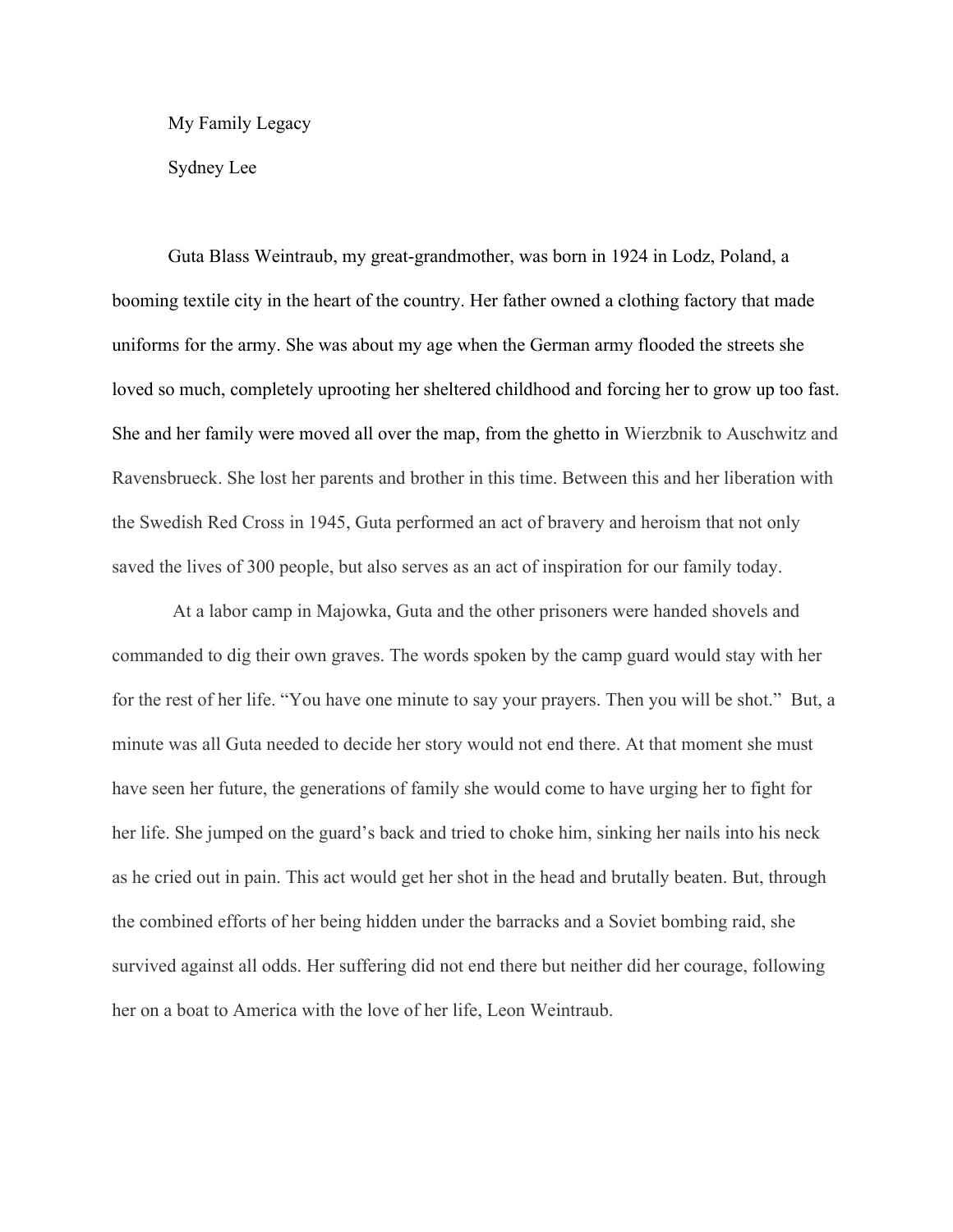After a cold winter in Chicago with some of Leon's family, Guta decided she wanted to head south. Their destination was Charleston, South Carolina, a rapidly modernizing city on the beautiful Atlantic coast. A few months later they started a family and had my grandmother, who would end up being the oldest of six. Guta would tell her that having such a big family was a way of honoring the ones she lost. Staying true to her roots, she opened an alterations shop while learning English and adapting to American culture. She is credited as being one of the first Holocaust survivors in Charleston to actively speak about her experiences in many schools and interviews. She eventually retired to Maryland and died peacefully in 2008.

It took a lot of strength to do what she did, leaving the only home she ever knew for a completely new life full of uncertainty. Even today being Jewish can make one feel alienated in their own country, especially concerning the new wave of anti-semitism taking over the nation. Neo-Nazi's parading around the streets, gunmen ambushing worshippers during a Shabbat morning service, and even the group of kids at school who salute Hitler just to get a laugh from their friends. It all ties back to ignorance, the unstoppable seed that inevitably grows into hate.

The news coverage will show unity after any given tragedy, but for us, it is already there. In any synagogue across the country, strangers are already connected without knowing each other. All because of a difference people try to shame us for. Last January, I worked with my synagogue's youth group to hold a service with the gun safety organization Arm-in-Arm. I wrote and shared readings to the entire congregation comparing Jewish values from prayers to activism concerning gun safety. This organization especially works to close the "Charleston Loophole," a faulty background check which allowed Dylan Roof to obtain a gun and kill nine people in a tragic church shooting. Through this collaboration, I learned that being Jewish means not only do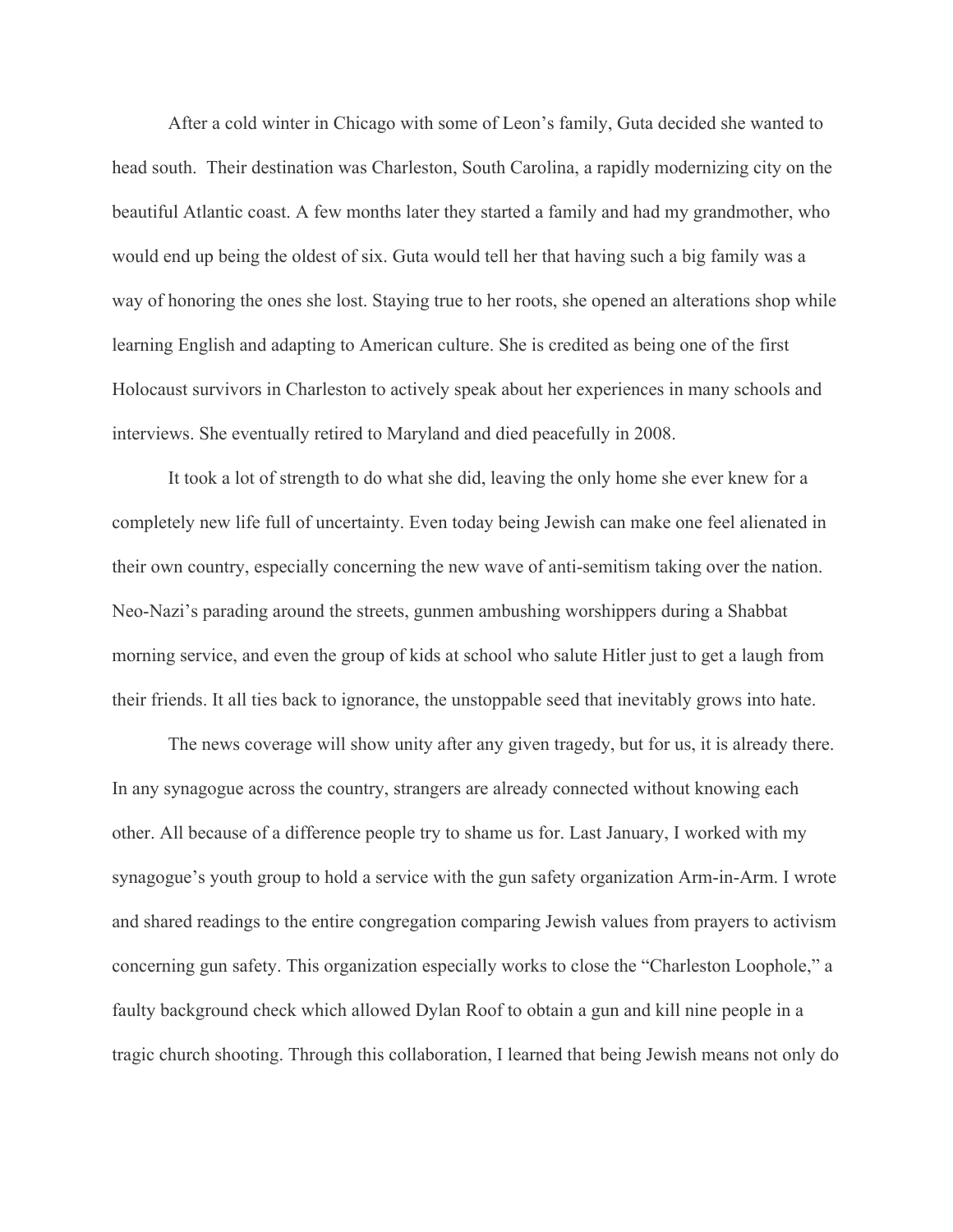I have an obligation to help those like me, but also anyone in need in my community. Standing on the bimah in front of my congregation was an awarding experience in itself, watching the audience light up with engagement and understanding about the subject. After observing the service, an anonymous donor pledged five hundred dollars towards gun safety because of our inspiring words.

I was born in Pennsylvania and moved to Charleston when I was ten. While the south was a very big change, going to synagogue was the one thing that stayed constant. I held my bat mitzvah at the same temple I now work at every Sunday, teaching second and third graders the basics of the Hebrew alphabet. Every time I catch one of them doodling in their workbooks or incorrectly pronouncing their "ch's," I am amazed I was ever in their shoes. I tell them the realization I came to during my first aliyah: *it is all worth it in the end.* I can remember my bat mitzvah day perfectly, the stained glass windows lighting up the faces of my closest friends and family. Some people who have never set foot in a synagogue were sitting next to others who drove for hours just to see me. I was convinced they could hear my heart beating through the microphone. But soon it did not matter, all of my anxiety evaporating into the clouds as my voice filled the room. It was this experience that gave me the confidence to be a public speaker, from continued participation in services at synagogue to sharing my writing at an assembly in front of my entire school.

We moved here to be closer to my grandparents and soon the rest of my family followed, coming from Maryland and Wasginton, D.C. with others still in the process of moving. Passover seders and Shabbat dinners take a catering company and three extra tables to feed us all. While our reasons for moving all vary, they all have one thing in common: a shared pride for our story.